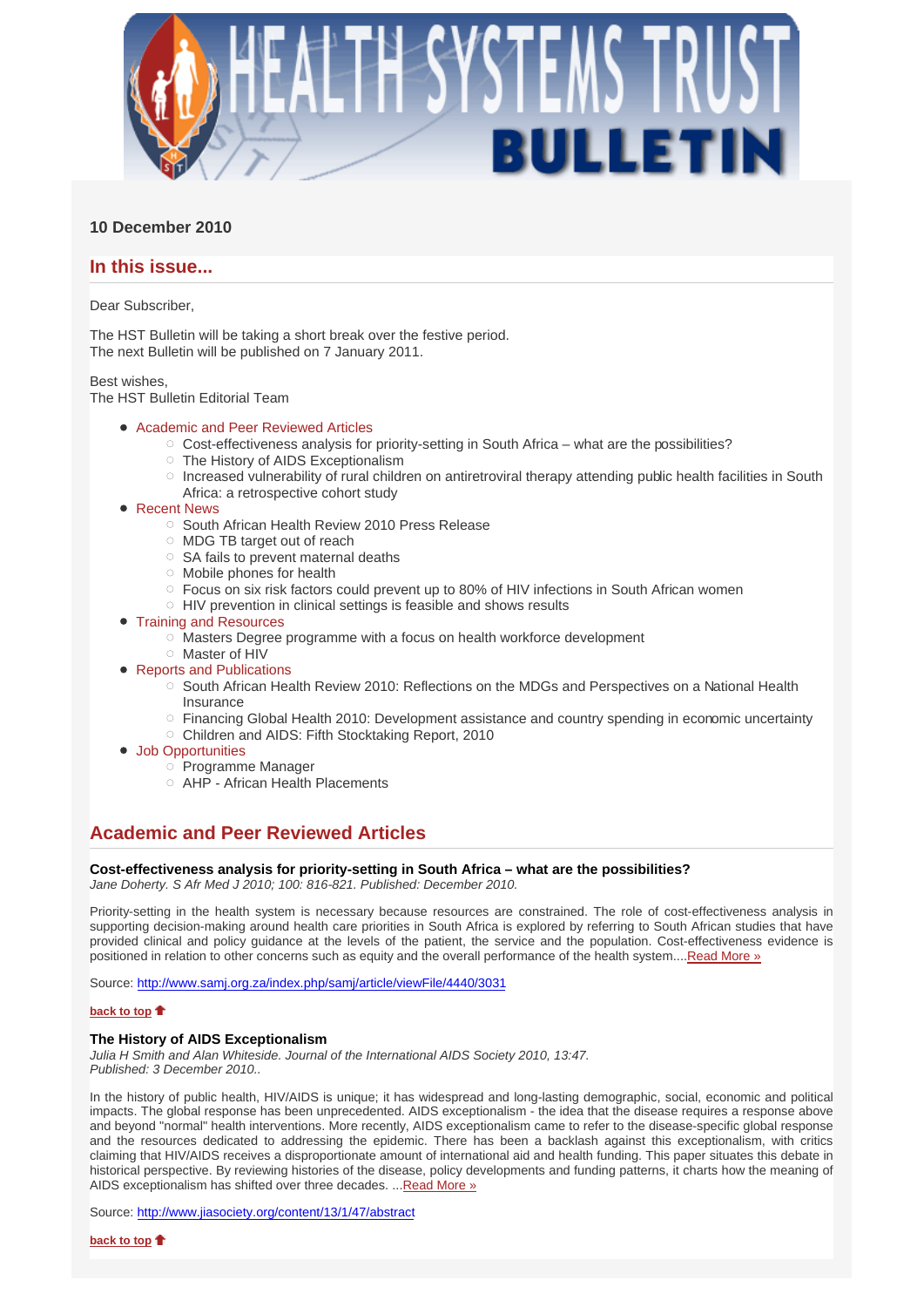### **Increased vulnerability of rural children on antiretroviral therapy attending public health facilities in South Africa: a retrospective cohort study**

*Fatti G, Bock P, Grimwood A, Eley B. J Int AIDS Soc. 13(1):46. Published: 25 November 2010.*

A large proportion of the 340,000 HIV-positive children in South Africa live in rural areas, and yet there is little sub-Saharan data comparing rural paediatric antiretroviral therapy (ART) programme outcomes with urban facilities. We compared clinical, immunological and virological outcomes between children at seven rural and 37 urban facilities across four provinces in South Africa...Read More »

Source: http://www.jiasociety.org/content/13/1/46

**back to top**

## **Recent News**

#### **South African Health Review 2010 Press Release**

*Health Systems Trust. Published: 8 December 2010*

The Review shows that there is neither doubt nor dispute that the South African health system is in need of significant reform. Private sector perspectives on national health insurance reflect the sectors willingness to engage in developing a NHI for the country. The theme is reiterated in a civil society contribution suggesting that a NHI policy that increases access to quality health care will be welcomed and supported... Read More »

Source: http://hst.org.za/news/20042008

### **back to top**

### **MDG TB target out of reach**

*Anso Thom. Health-e News. Published: 8 December 2010*

South Africa remains below target on reaching the Millennium Development Goal (MDG) pertaining to tuberculosis and HIV/AIDS, according to the 2010 South African Health Review. MDG 6 has as a target detecting at least 70% of new sputum smear-positive TB cases and cure at least 85% of these cases plus to reduce TB prevalence and death rates by 50% relative to 1990 levels..... Read More »

Source: http://www.health-e.org.za/news/article.php?uid=20033044

#### **back to top**

#### **SA fails to prevent maternal deaths**

*Lungi Langa. Health-e News. Published: 8 December 2010*

South Africa's high maternal mortality rate is mostly attributable to preventable causes, according to the 2010 South African Health Review (SAHR). One of the Millennium Development Goals (MDG) is to reduce the deaths of mothers by 2015, but until now South Africa has failed to do so....Read More »

Source: http://www.health-e.org.za/news/article.php?uid=20033042

#### **back to top**

#### **Mobile phones for health**

*IRIN PlusNews. Published: 3 December 2010*

Some 80 health professionals and telecom operators are meeting in the Ghanaian capital Accra to explore ways to use mobile phones for better healthcare delivery. "What we are trying to do here is to find out what mobile technology applications will help us fix some of Africa's health problems," said Fiemu Nwariaku, professor of surgery in Ghana and a moderator at the 2-3 December Mobile Health Africa Summit. The efforts are aimed particularly at improving healthcare for underserved populations....Read More »

Source: http://www.irinnews.org/report.aspx?ReportID=91287

#### **back to top**

#### **Focus on six risk factors could prevent up to 80% of HIV infections in South African women**

*Aidsmap. Published: 29 November 2010*

Addressing five modifiable risk factors could significantly reduce the number of new HIV infections among South African women, according to a study published in the online edition of AIDS and Behavior. The researchers found that six risk factors were associated with HIV seroconversion and that five of them could be addressed through prevention initiatives....Read More »

#### Source:

http://www.aidsmap.com/Focus-on-six-risk-factors-could-prevent-up-to-80-of-HIV-infections-in-South-African-women/page/1545624/

#### **back to top**

#### **HIV prevention in clinical settings is feasible and shows results**

*Aidsmap. Published: 8 December 2010*

Participation in a short training programme increases the likelihood of HIV care providers discussing sexual risk behaviour with their patients in routine clinical settings, US research published in the December 15th edition of the Journal of Acquired Immune Deficiency Syndromes shows. In addition, the patients of providers who received the training reported a significant decrease in their number of sex partners.....Read More »

Source: http://www.aidsmap.com/HIV-prevention-in-clinical-settings-is-feasible-and-shows-results/page/1560515/

#### **back to top**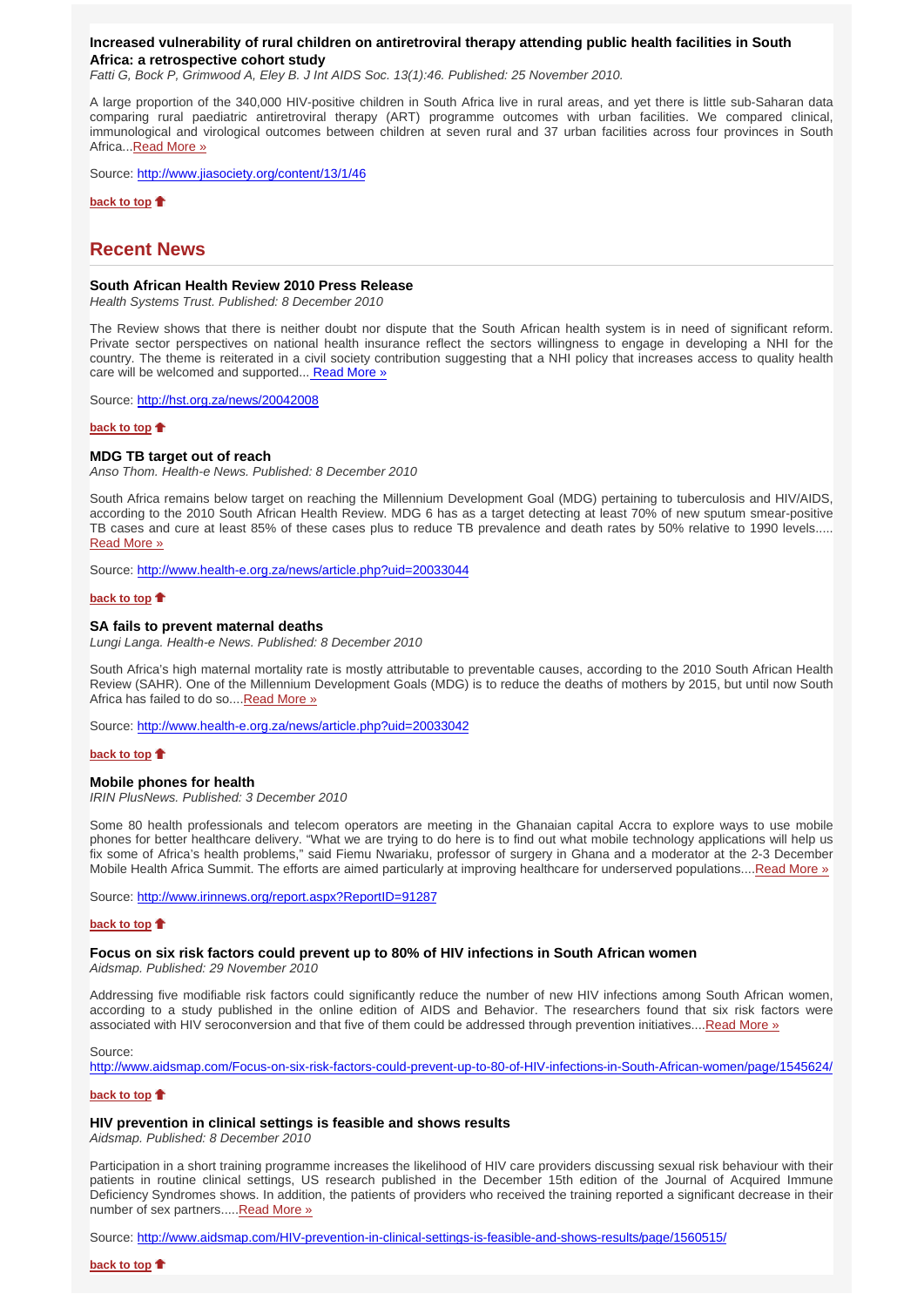# **Training and Resources**

## **Masters Degree programme with a focus on health workforce development**

*WHO. University of Western Cape*

Competent leaders are needed to tackle the critical shortage of health workers and to spearhead the planning, production and management of the health workforce for years to come. To generate these leaders in Sub-Saharan Africa, WHO is supporting a pioneering initiative with networks of educational institutions applying a distance-learning approach to deliver a Masters Degree with a focus on Health Workforce Development..

For more information: http://www.who.int/hrh/education/masters/en/index.html

## **back to top**

**Master of HIV**

*University of Copenhagen*

The Master of HIV is the first education ever that combines teaching in clinical and organisational management of HIV. Training is carried out as a 1 year masters education in Denmark at the University of Copenhagen.

For more information: http://www.mhiv.ku.dk/

## **back to top**

# **Reports and Publications**

## **South African Health Review 2010: Reflections on the MDGs and Perspectives on a National Health Insurance**  *Health Systems Trust*

The 2010 edition of the SAHR focuses on two main issues: Reflections on the Millennium Development Goals (MDGs) and the Perspectives on a National Health Insurance (NHI) for South Africa. As is customary, the Review ends with the Indicators section which provides a range of indicators relevant to the MDGs and NHI. In the section on the MDGs, a series of overview chapters on selected MDGs are presented. These overview chapters are accompanied by companion chapters or profiles which illustrate examples of successful methods or case studies in achieving the MDGs. The profiles also highlight problems and issues in relation to either achieving the MDG or measuring the related indicators...Click Here for Full Report »

Source: http://www.hst.org.za/publications/876

#### **back to top**

## **Financing Global Health 2010: Development assistance and country spending in economic uncertainty**

*Institute for Health Metrics and Evaluation*

Development assistance and country spending in economic uncertainty shows the continued rise in development assistance for health globally and provides a comprehensive picture of the total amount of health funding flowing from aid agencies, governments, and private donors to developing countries. It also shows the dramatic increase in health spending by developing countries on their own health projects and the way development assistance for health appears to affect those domestic funding decisions...Click Here for Full Report »

Source: http://www.healthmetricsandevaluation.org/resources/policyreports/2010/financing\_global\_health\_1110.html

#### **back to top**

## **Children and AIDS: Fifth Stocktaking Report, 2010**

*UNICEF*

Advocacy and investment on behalf of children affected by AIDS have had an impact, and the goal of eliminating mother-to-child transmission of HIV appears within reach. But for every problem solved or advance made, new challenges and constraints have arisen. This Children and AIDS: Fifth Stocktaking Report examines current data, trends and the progress that's been made pointing out disparities in access, coverage and outcomes - and calls for concrete actions to benefit the millions of children, women and families worldwide who bear the burden of the epidemic...Click Here for Full Report »

Source: http://zunia.org/post/children-and-aids-fifth-stocktaking-report-2010/

## **back to top**

# **Job Opportunities**

**Programme Manager HIVSA. Closing date: 30 December 2010.**

HIVSA seeks to appoint a Programme Manager, based at its offices near NASREC in Johannesburg.

More information: http://www.ngopulse.org/opportunity/hivsa-programme-manager-0

#### **back to top**

## **AHP - African Health Placements**

AHP is a not-for-profit project that aims to support the recruitment and retention of healthcare workers in South Africa. AHP is focused on assisting healthcare professionals make the right choice for their future in South Africa. No placement fees are charged.